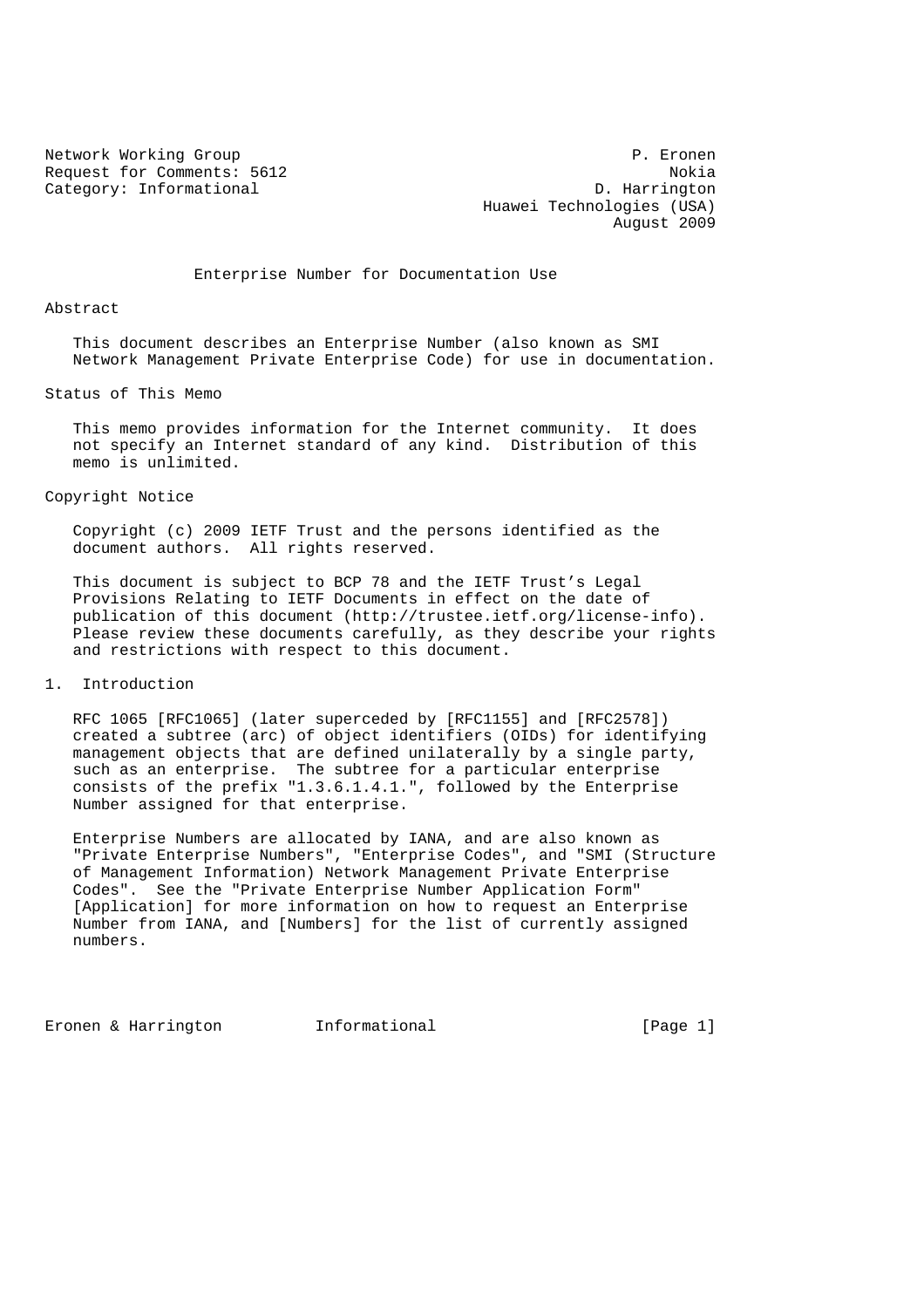Enterprise Numbers have also been used for many other purposes than OIDs in various protocols; for example:

- o "STRUCTURED-DATA" identifiers in Syslog [RFC5424]
- o "Vendor-Specific" RADIUS attributes [RFC2865]
- o Mobile IPv4 vendor/organization-specific extensions [RFC3115]
- o User-defined error information in RSVP [RFC5284]
- o Vendor options in DHCPv4 [RFC3925]
- o Enterprise-specific information elements in the IP Flow Information Export (IPFIX) protocol [RFC5101]

 Documents related to these protocols may include examples that contain Enterprise Numbers. To reduce the likelihood of conflict and confusion, this document specifies an Enterprise Number for use in examples in RFCs, books, documentation, and the like.

 This Enterprise Number is not intended to be implemented. It is not expected that any implementation would send it, or that any implementation would treat it specially when receiving it.

2. Enterprise Number for Documentation Use

 The Enterprise Number 32473 has been allocated for use in examples in RFCs, books, documentation, and the like.

3. IANA Considerations

 IANA has updated the registration for Enterprise Number 32473 to point to this RFC.

4. Security Considerations

 Allocating an enterprise number for documentation use does not have any direct impact on security.

5. Acknowledgments

 The need for an Enterprise Number for documentation use was identified by Rainer Gerhards for the examples in [RFC5424]. The authors would also like to thank Michelle Cotton for her help, and Alfred Hoenes for his comments. This document borrows text from [RFC5398] and ideas from [RFC4735].

Eronen & Harrington Informational (Page 2)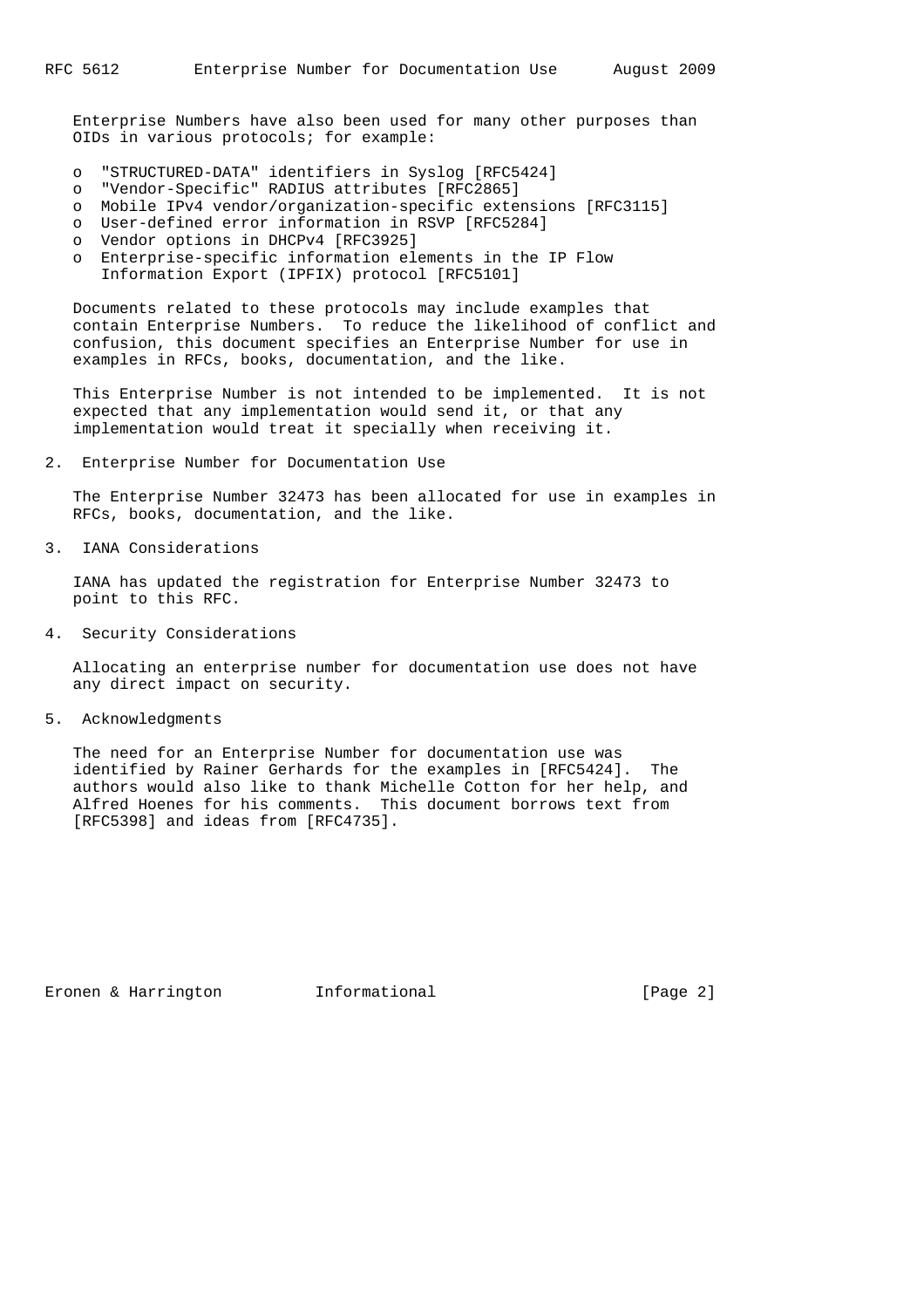## 6. References

- 6.1. Normative References
	- [Numbers] IANA, "Private Enterprise Numbers", <http://www.iana.org/assignments/enterprise-numbers>, 2009.
- 6.2. Informative References

[Application]

 IANA, "Protocol Registration Forms", http://www.iana.org/protocols/apply/.

- [RFC1065] Rose, M. and K. McCloghrie, "Structure and identification of management information for TCP/IP-based internets", RFC 1065, August 1988.
- [RFC1155] Rose, M. and K. McCloghrie, "Structure and identification of management information for TCP/IP-based internets", STD 16, RFC 1155, May 1990.
- [RFC2578] McCloghrie, K., Perkins, D., and J. Schoenwaelder, "Structure of Management Information Version 2 (SMIv2)", STD 58, RFC 2578, April 1999.
- [RFC2865] Rigney, C., Willens, S., Rubens, A., and W. Simpson, "Remote Authentication Dial In User Service (RADIUS)", RFC 2865, June 2000.
- [RFC3115] Dommety, G. and K. Leung, "Mobile IP Vendor/ Organization-Specific Extensions", RFC 3115, April 2001.
- [RFC3925] Littlefield, J., "Vendor-Identifying Vendor Options for Dynamic Host Configuration Protocol version 4 (DHCPv4)", RFC 3925, October 2004.
- [RFC4735] Taylor, T., "Example Media Types for Use in Documentation", RFC 4735, October 2006.
- [RFC5101] Claise, B., "Specification of the IP Flow Information Export (IPFIX) Protocol for the Exchange of IP Traffic Flow Information", RFC 5101, January 2008.
- [RFC5284] Swallow, G. and A. Farrel, "User-Defined Errors for RSVP", RFC 5284, August 2008.

Eronen & Harrington **Informational Informational** [Page 3]